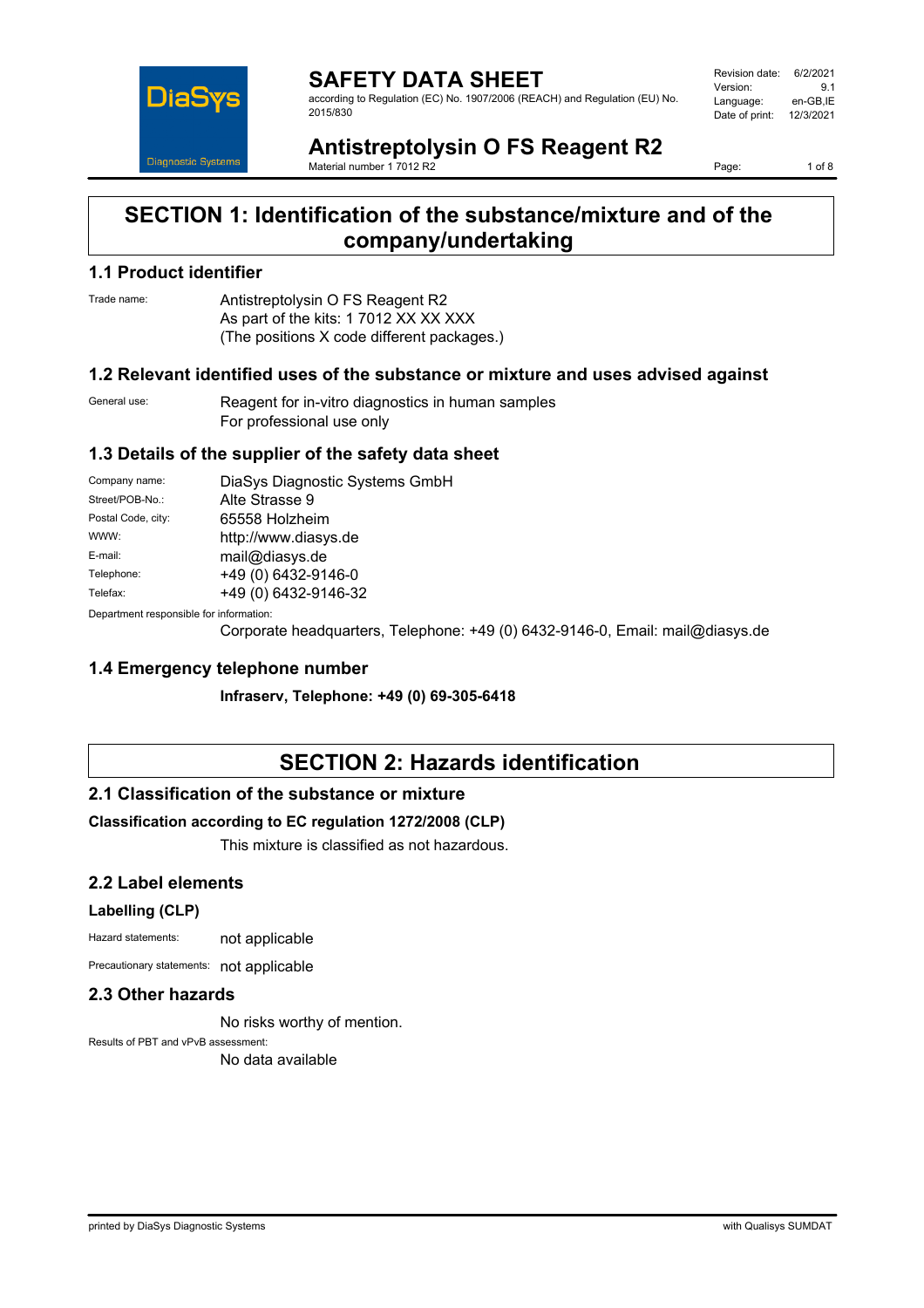

#### **SAFETY DATA SHEET** according to Regulation (EC) No. 1907/2006 (REACH) and Regulation (EU) No. 2015/830

| Revision date: | 6/2/2021  |
|----------------|-----------|
| Version:       | 91        |
| Language:      | en-GB.IE  |
| Date of print: | 12/3/2021 |
|                |           |

**Antistreptolysin O FS Reagent R2** Material number 1 7012 R2

Page: 2 of 8

# **SECTION 3: Composition / information on ingredients**

### 3.1 Substances: not applicable

### **3.2 Mixtures**

Chemical characterisation: Aqueous solution

Additional information: Preparation does not contain dangerous substances above limits that need to be mentioned in this section according to applicable EU-legislation. Contains Sodium azide (0.95 g/L) as preservative.

**SECTION 4: First aid measures**

### **4.1 Description of first aid measures**

In case of inhalation: Provide fresh air. If you feel unwell, seek medical advice.

- Following skin contact: After contact with skin, wash immediately with soap and plenty of water. Take off contaminated clothing and wash it before reuse. In case of skin reactions, consult a physician.
- After eye contact: Immediately flush eyes with plenty of flowing water for 10 to 15 minutes holding eyelids apart. Remove contact lenses, if present and easy to do. Continue rinsing. In case of troubles or persistent symptoms, consult an opthalmologist.
- After swallowing: Rinse mouth thoroughly with water. Do not induce vomiting without medical advice. Have victim drink large quantities of water, with active charcoal if possible. Seek medical attention.

Never give anything by mouth to an unconscious person.

#### **4.2 Most important symptoms and effects, both acute and delayed**

After eye contact: May cause irritations.

### **4.3 Indication of any immediate medical attention and special treatment needed**

Treat symptomatically.

## **SECTION 5: Firefighting measures**

#### **5.1 Extinguishing media**

Suitable extinguishing media:

Product is non-combustible. Extinguishing materials should therefore be selected according to surroundings.

#### **5.2 Special hazards arising from the substance or mixture**

Fires in the immediate vicinity may cause the development of dangerous vapours.

### **5.3 Advice for firefighters**

Special protective equipment for firefighters:

In case of surrounding fires: Wear self-contained breathing apparatus.

Additional information: Hazchem-Code: -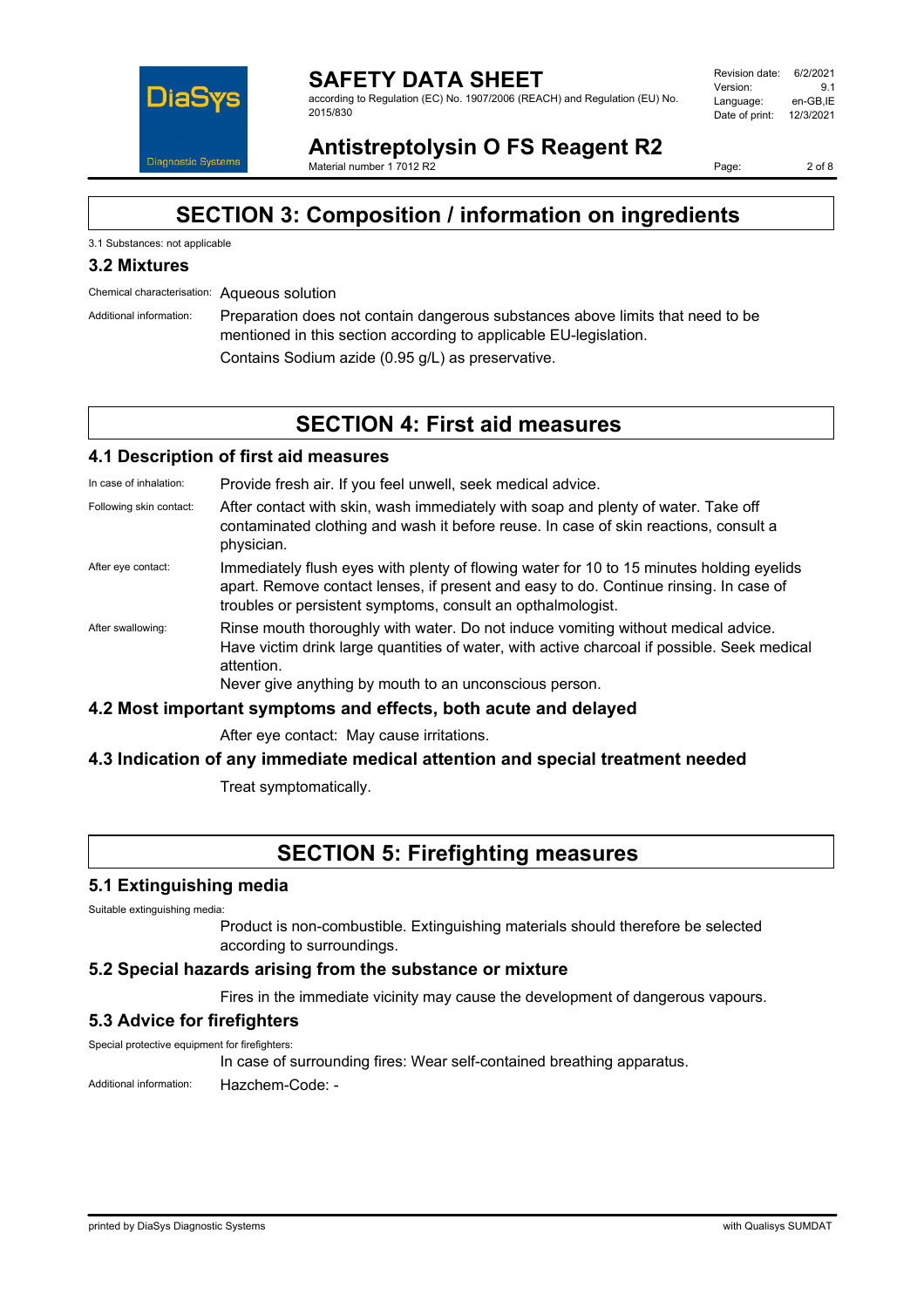

according to Regulation (EC) No. 1907/2006 (REACH) and Regulation (EU) No. 2015/830

Revision date: 6/2/2021 Version: 9.1<br>Language: en-GB IE Language: Date of print: 12/3/2021

# **Antistreptolysin O FS Reagent R2**

Material number 1 7012 R2

Page: 3 of 8

## **SECTION 6: Accidental release measures**

### **6.1 Personal precautions, protective equipment and emergency procedures**

Wear suitable protective clothing. Avoid contact with the substance. Provide adequate ventilation. Take off contaminated clothing and wash it before reuse.

### **6.2 Environmental precautions**

Do not allow to penetrate into soil, waterbodies or drains.

### **6.3 Methods and material for containment and cleaning up**

Soak up with absorbent materials such as sand, siliceus earth, acid- or universal binder. Store in special closed containers and dispose of according to ordinance. Final cleaning.

### **6.4 Reference to other sections**

Refer additionally to section 8 and 13.

# **SECTION 7: Handling and storage**

### **7.1 Precautions for safe handling**

Advices on safe handling: Provide adequate ventilation, and local exhaust as needed. Avoid contact with skin and eyes. Wear appropriate protective equipment. Wash hands before breaks and after work. Do not eat, drink or smoke when using this product. Take off contaminated clothing and wash it before reuse.

### **7.2 Conditions for safe storage, including any incompatibilities**

Requirements for storerooms and containers:

Keep containers tightly closed and at a temperature between 2 °C and 8 °C. Do not freeze. Keep sterile.

Hints on joint storage: Do not store together with: strong acids, alkalis. Keep away from food, drink and animal feedingstuffs.

### **7.3 Specific end use(s)**

No information available.

## **SECTION 8: Exposure controls/personal protection**

#### **8.1 Control parameters**

Additional information: Contains no substances with occupational exposure limit values.

### **8.2 Exposure controls**

Provide adequate ventilation, and local exhaust as needed.

### **Personal protection equipment**

#### **Occupational exposure controls**

| Respiratory protection: | Provide adequate ventilation.                                                                                                                                                                        |
|-------------------------|------------------------------------------------------------------------------------------------------------------------------------------------------------------------------------------------------|
| Hand protection:        | Protective gloves according to EN 374.<br>Glove material: Nitrile rubber - Breakthrough time: >480 min.<br>Observe glove manufacturer's instructions concerning penetrability and breakthrough time. |
| Eye protection:         | Tightly sealed goggles according to EN 166.                                                                                                                                                          |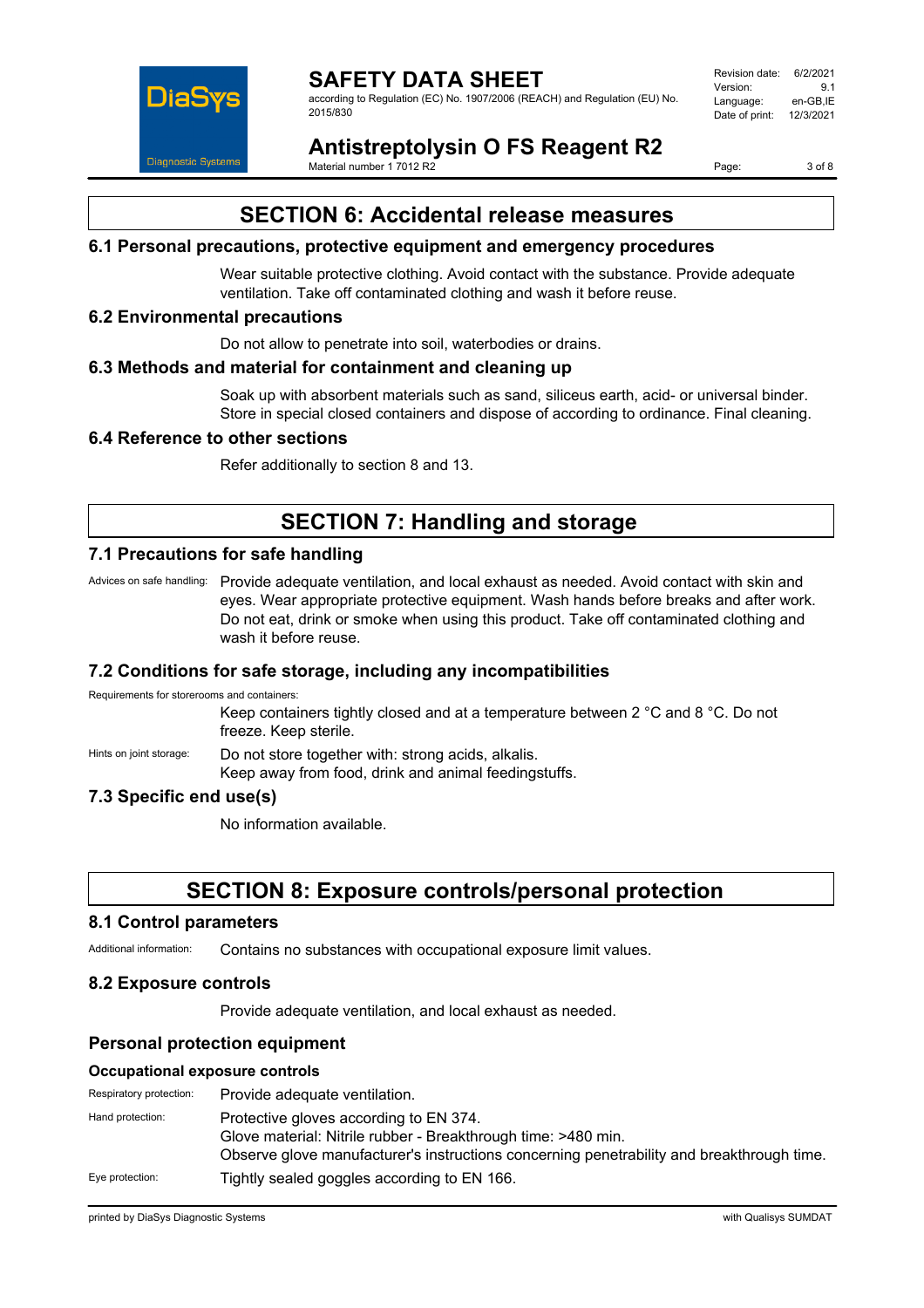

according to Regulation (EC) No. 1907/2006 (REACH) and Regulation (EU) No. 2015/830

| Revision date: | 6/2/2021  |
|----------------|-----------|
| Version:       | 91        |
| Language:      | en-GB.IE  |
| Date of print: | 12/3/2021 |
|                |           |

**Antistreptolysin O FS Reagent R2** Material number 1 7012 R2

Page: 4 of 8

Body protection: Wear suitable protective clothing.

General protection and hygiene measures:

Avoid contact with skin and eyes. Take off contaminated clothing and wash it before reuse. When using do not eat or drink. Wash hands before breaks and after work. Have eye wash bottle or eye rinse ready at work place.

#### **Environmental exposure controls**

Refer to "6.2 Environmental precautions".

## **SECTION 9: Physical and chemical properties**

### **9.1 Information on basic physical and chemical properties**

| Appearance:                              | Physical state at 20 °C and 101.3 kPa: liquid<br>Colour: white, milky |
|------------------------------------------|-----------------------------------------------------------------------|
| Odour:                                   | no characteristic odour                                               |
| Odour threshold:                         | No data available                                                     |
| pH:                                      | at 25 °C: 8.2                                                         |
| Melting point/freezing point:            | No data available                                                     |
| Initial boiling point and boiling range: | No data available                                                     |
| Flash point/flash point range:           | not combustible                                                       |
| Evaporation rate:                        | No data available                                                     |
| Flammability:                            | No data available                                                     |
| Explosion limits:                        | No data available                                                     |
| Vapour pressure:                         | No data available                                                     |
| Vapour density:                          | No data available                                                     |
| Density:                                 | at 20 °C: 1.0540 g/mL                                                 |
| Water solubility:                        | completely miscible                                                   |
| Partition coefficient: n-octanol/water:  | No data available                                                     |
| Auto-ignition temperature:               | No data available                                                     |
| Decomposition temperature:               | No data available                                                     |
| Viscosity, kinematic:                    | No data available                                                     |
| Explosive properties:                    | No data available                                                     |
| Oxidizing characteristics:               | No data available                                                     |
|                                          |                                                                       |

### **9.2 Other information**

Additional information: No data available

# **SECTION 10: Stability and reactivity**

### **10.1 Reactivity**

No data available

### **10.2 Chemical stability**

Stable under recommended storage conditions.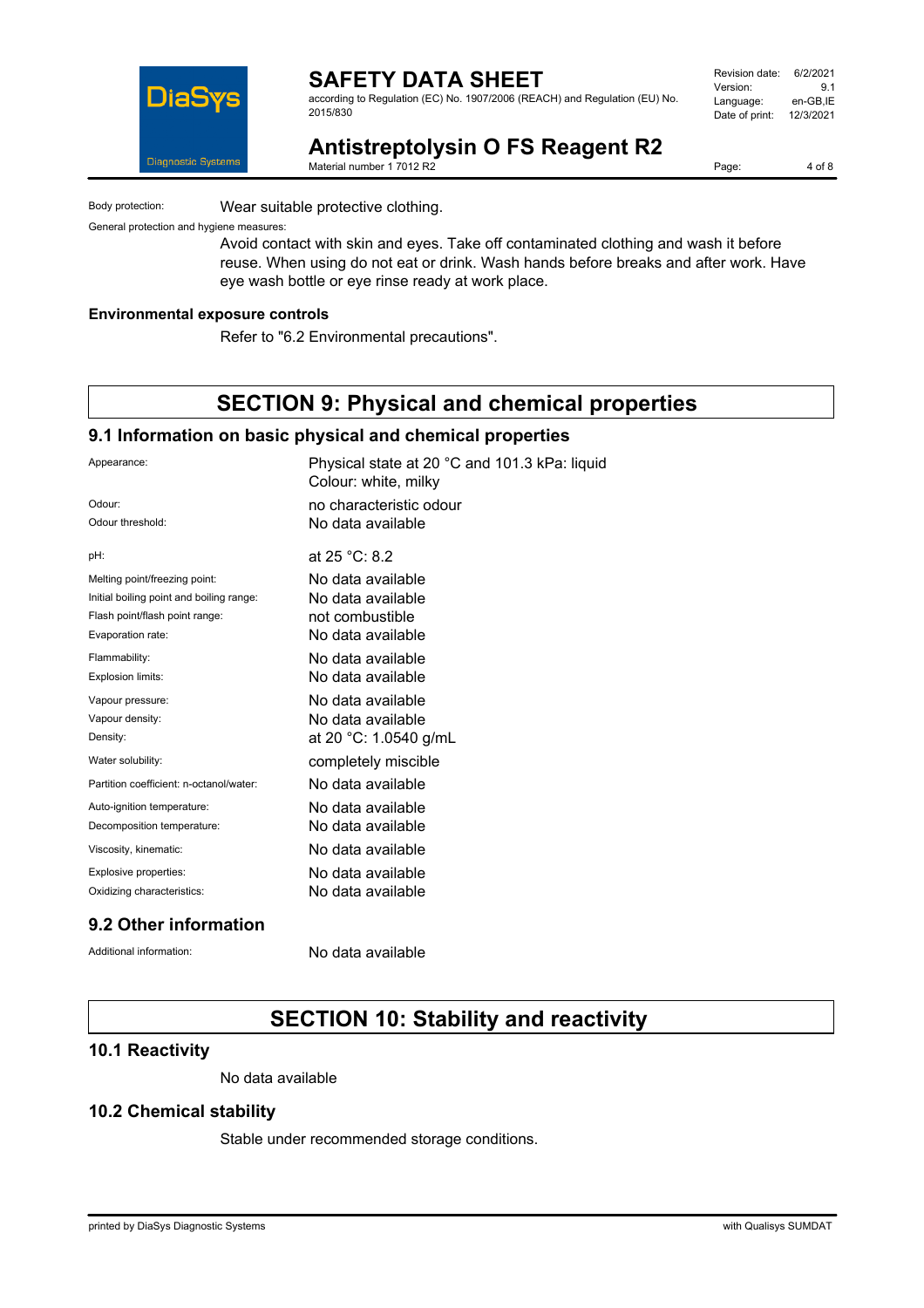

according to Regulation (EC) No. 1907/2006 (REACH) and Regulation (EU) No. 2015/830

Revision date: 6/2/2021 Version: 9.1<br>Language: en-GB,IE Language: Date of print: 12/3/2021

# **Antistreptolysin O FS Reagent R2**

Material number 1 7012 R2

Page: 5 of 8

### **10.3 Possibility of hazardous reactions**

No hazardous reaction when handled and stored according to provisions.

## **10.4 Conditions to avoid**

Protect from frost, heat and sunlight.

### **10.5 Incompatible materials**

Strong acids and alkalis

### **10.6 Hazardous decomposition products**

No hazardous decomposition products when regulations for storage and handling are observed. Thermal decomposition: No data available

# **SECTION 11: Toxicological information**

## **11.1 Information on toxicological effects**

| Toxicological effects: | Acute toxicity (oral): Lack of data.                                                                                                                                                                                                              |
|------------------------|---------------------------------------------------------------------------------------------------------------------------------------------------------------------------------------------------------------------------------------------------|
|                        | Acute toxicity (dermal): Lack of data.                                                                                                                                                                                                            |
|                        | Acute toxicity (inhalative): Lack of data.                                                                                                                                                                                                        |
|                        | Skin corrosion/irritation: Lack of data.                                                                                                                                                                                                          |
|                        | Serious eye damage/irritation: Lack of data.                                                                                                                                                                                                      |
|                        | Sensitisation to the respiratory tract: Lack of data.                                                                                                                                                                                             |
|                        | Skin sensitisation: Lack of data.                                                                                                                                                                                                                 |
|                        | Germ cell mutagenicity/Genotoxicity: Lack of data.                                                                                                                                                                                                |
|                        | Carcinogenicity: Lack of data.                                                                                                                                                                                                                    |
|                        | Reproductive toxicity: Lack of data.                                                                                                                                                                                                              |
|                        | Effects on or via lactation: Lack of data.                                                                                                                                                                                                        |
|                        | Specific target organ toxicity (single exposure): Lack of data.                                                                                                                                                                                   |
|                        | Specific target organ toxicity (repeated exposure): Lack of data.                                                                                                                                                                                 |
|                        | Aspiration hazard: Lack of data.                                                                                                                                                                                                                  |
| Other information:     | Contains Sodium azide (0.95 g/L):<br>After resorption of toxic quantities: Headache, dizziness, nausea, cough, vomiting,<br>spasms, breathing paralysis, CNS disorders, low blood pressure, cardiovascular failure,<br>unconsciousness, collapse. |
| Symptoms               |                                                                                                                                                                                                                                                   |

After eye contact: May cause irritations.

# **SECTION 12: Ecological information**

### **12.1 Toxicity**

Further details: No data available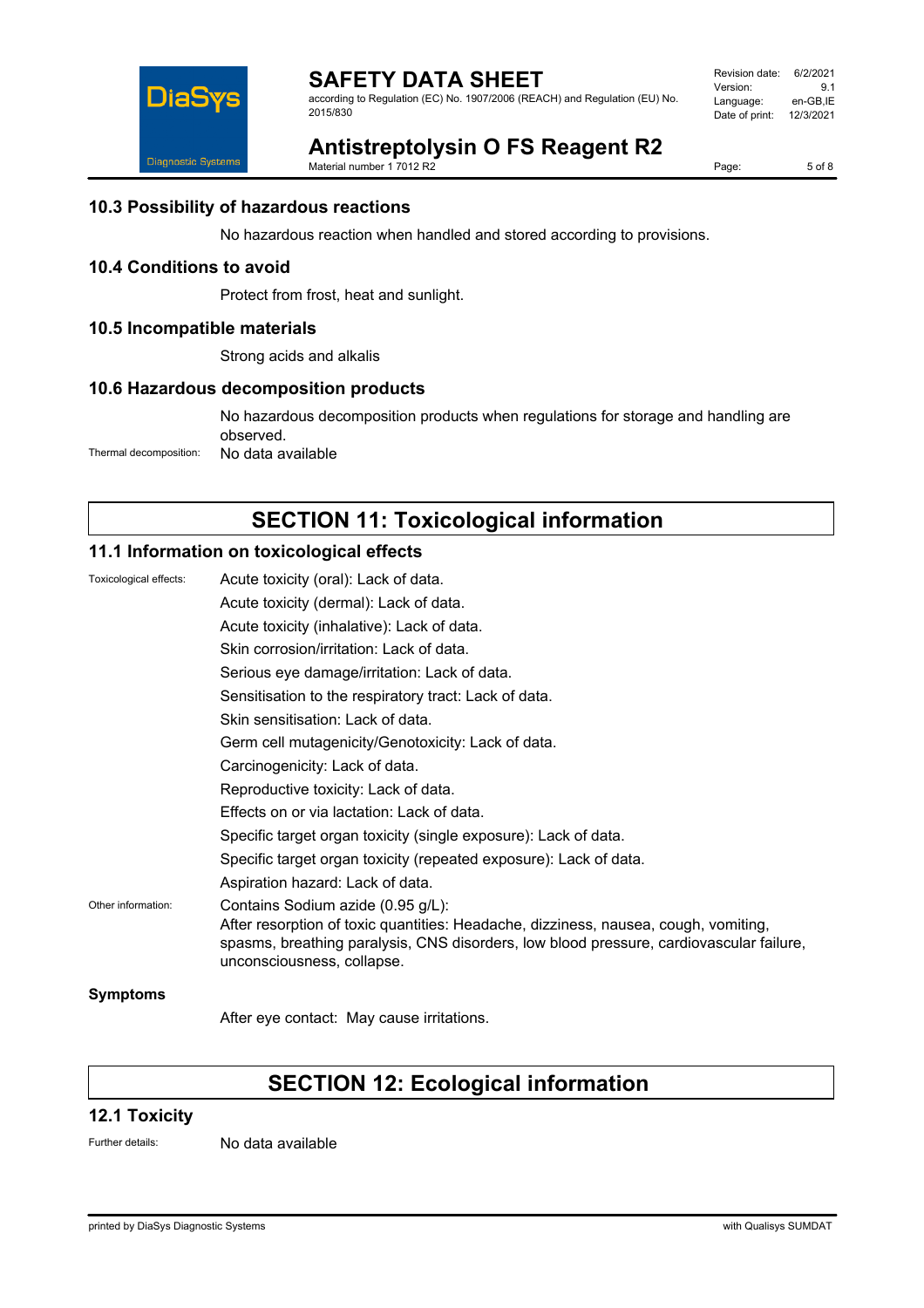

**SAFETY DATA SHEET** according to Regulation (EC) No. 1907/2006 (REACH) and Regulation (EU) No.

Revision date: 6/2/2021 Version: 9.1<br>Language: en-GB,IE Language: Date of print: 12/3/2021



**Antistreptolysin O FS Reagent R2** Material number 1 7012 R2

Page: 6 of 8

### **12.2 Persistence and degradability**

Further details: No data available

### **12.3 Bioaccumulative potential**

Partition coefficient: n-octanol/water:

No data available

### **12.4 Mobility in soil**

No data available

### **12.5 Results of PBT and vPvB assessment**

No data available

### **12.6 Other adverse effects**

General information: Do not allow to enter into ground-water, surface water or drains.

## **SECTION 13: Disposal considerations**

### **13.1 Waste treatment methods**

#### **Product**

| Waste key number: | 16 05 $06^*$ = laboratory chemicals, consisting of or containing hazardous substances,<br>including mixtures of laboratory chemicals.<br>* = Evidence for disposal must be provided. |  |
|-------------------|--------------------------------------------------------------------------------------------------------------------------------------------------------------------------------------|--|
| Recommendation:   | Special waste. Dispose of waste according to applicable legislation.                                                                                                                 |  |
| Package           |                                                                                                                                                                                      |  |
| Waste key number: | 15 01 02 = Plastic packaging                                                                                                                                                         |  |
| Recommendation:   | Dispose of waste according to applicable legislation.<br>Non-contaminated packages may be recycled.                                                                                  |  |

**SECTION 14: Transport information**

### **14.1 UN number**

ADR/RID, IMDG, IATA-DGR:

not applicable

### **14.2 UN proper shipping name**

ADR/RID, IMDG, IATA-DGR:

Not restricted

### **14.3 Transport hazard class(es)**

ADR/RID, IMDG, IATA-DGR:

not applicable

### **14.4 Packing group**

ADR/RID, IMDG, IATA-DGR:

not applicable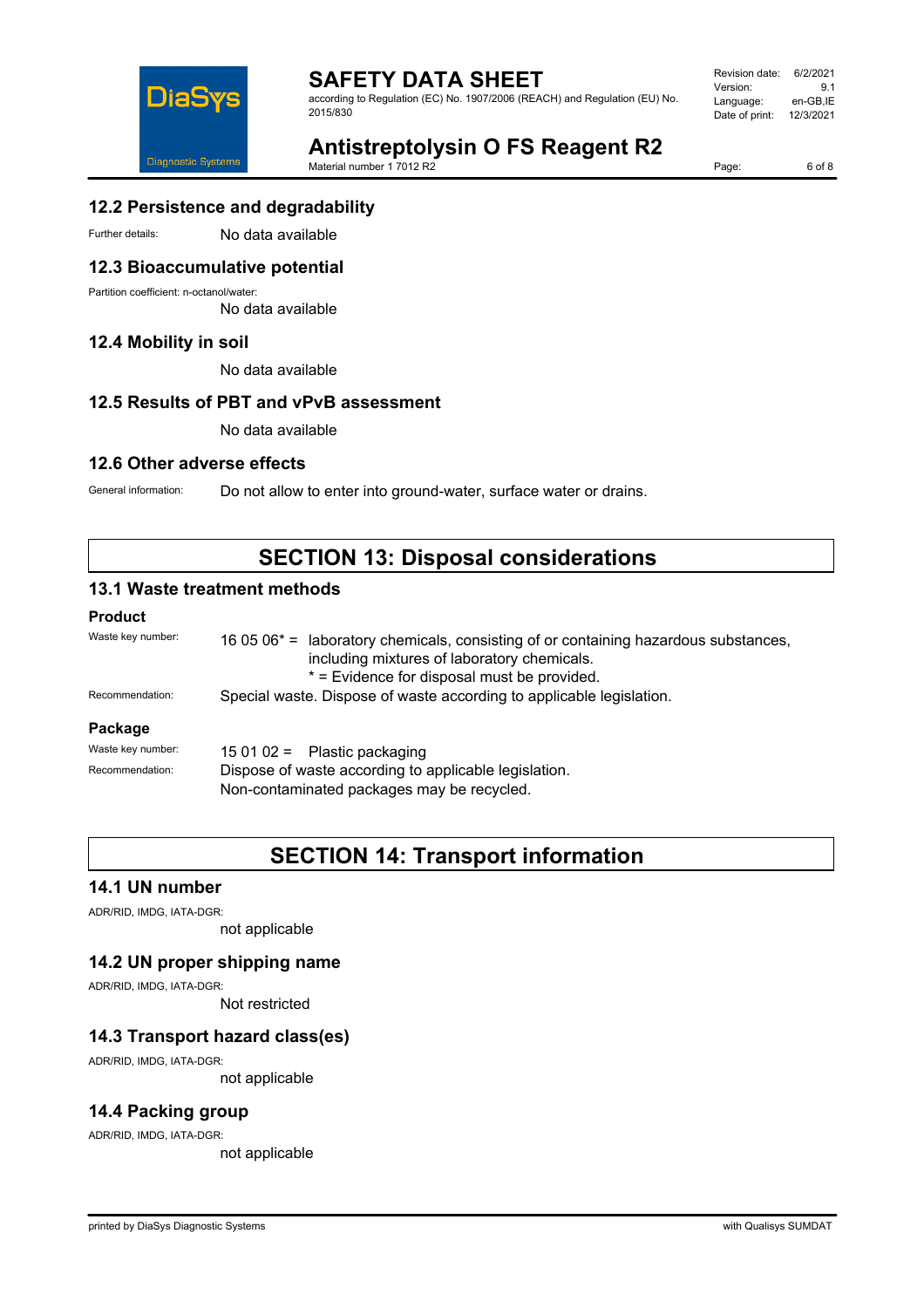according to Regulation (EC) No. 1907/2006 (REACH) and Regulation (EU) No. 2015/830

Revision date: 6/2/2021 Version: 9.1<br>Language: en-GB,IE Language: Date of print: 12/3/2021



**Antistreptolysin O FS Reagent R2**

Material number 1 7012 R2

Page: 7 of 8

### **14.5 Environmental hazards**

Marine pollutant: no

### **14.6 Special precautions for user**

No dangerous good in sense of these transport regulations.

### **14.7 Transport in bulk according to Annex II of Marpol and the IBC Code**

No data available

# **SECTION 15: Regulatory information**

## **15.1 Safety, health and environmental regulations/legislation specific for the substance or mixture**

### **National regulations - Great Britain**

Hazchem-Code:

No data available

### **15.2 Chemical Safety Assessment**

For this mixture a chemical safety assessment is not required.